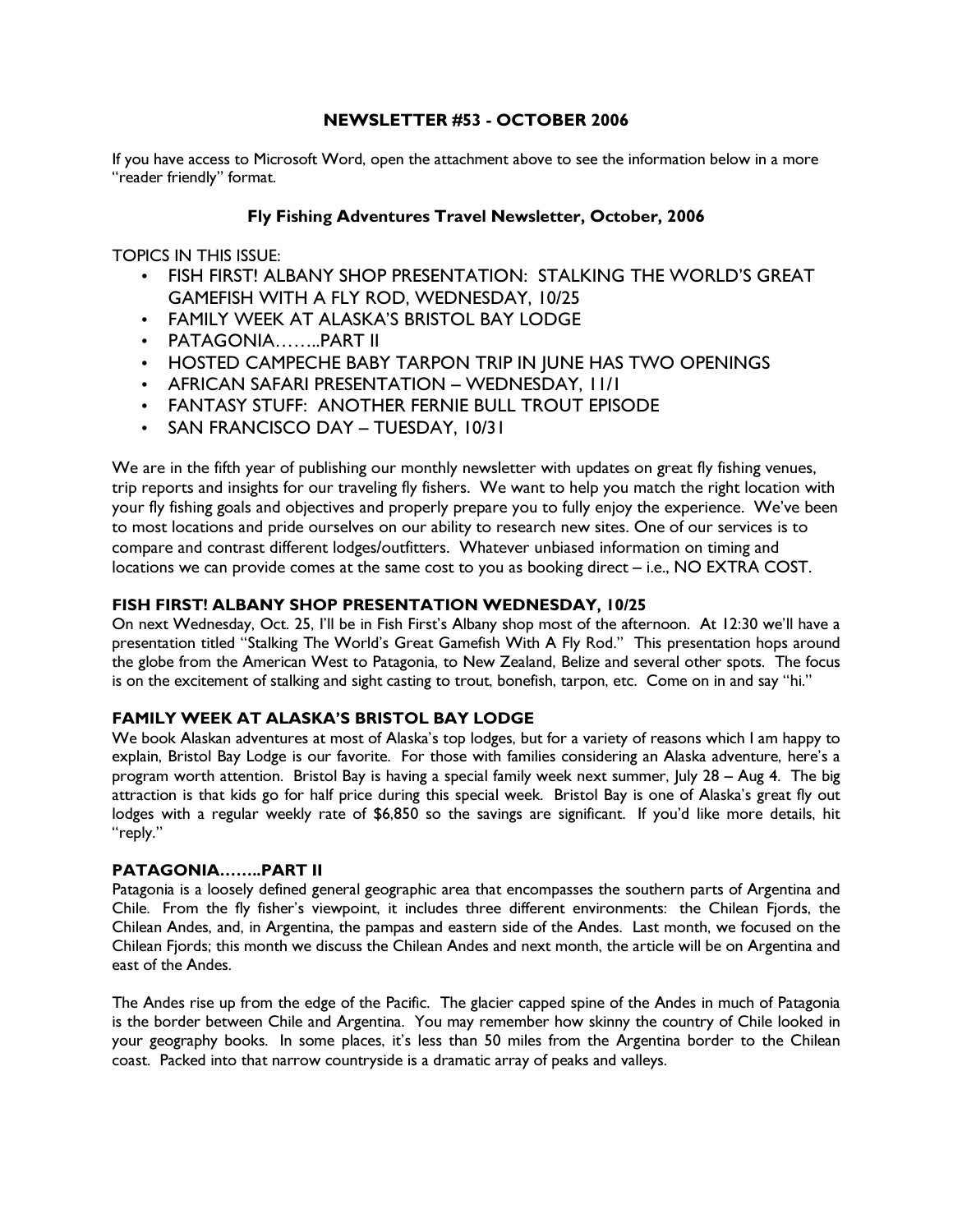When Chile's trout fishing was first discovered, it was the Lakes District in the general area of Puerto Montt and north that grabbed all the attention. Next, the center of interest moved south, using the town of Coyhaique (and the airport at Balmaceda) as the jump off point for a Chilean adventure. Soon, the waters in this area got a lot of attention and with the attention, came the people, mostly from the US. Our favorite area of Chile remains one of its most rural and least visited – the area between Puerto Montt and Coyhaique.

There are many lodges and ways to approach Chile. One of the special lodges rests in the Andes south of the village of Chaitan and offers a variety of Patagonian experiences. First, it's a small personal operation that hosts a maximum of six fly fishers. Additionally, there is an eco-tour program for the non-fishing traveler. In addition to many rivers, streams, and lagoons they float and wade, they do horse back trips into the Andes, overnight float trips through the Andes, and have an outpost cabin on the Argentine border.

The main attraction is the rainbows and browns with an average size fish that exceeds the Argentine side of the Andes. There are many three to five pound fish taken in this area and a seven or eight pounder is a real possibility. It is an area of stunning beauty and a great backdrop to cast a fly.

## HOSTED CAMPECHE BABY TARPON TRIP IN JUNE HAS TWO OPENINGS

Situated on the Western coast of Mexico's Yucatan Peninsula, the Tarpon Coast offers a magnificent shallow water habitat and some of the best baby tarpon fishing in the world! Over forty miles of coastline allows dedicated anglers to explore an incredible variety of shallow water flats, bays and interior lagoons in pursuit of one of the world's great gamefish. And when the day is done, anglers can enjoy the old world charms of Campeche, a city steeped in Mexican and Mayan culture. Leo Siren, manager of the Fish First! Fly Shops has the week of June 15 – 21 booked for a group of six. Openings for two rods remain – price is \$2,350pp based on double occupancy and shared guide.

### AFRICAN SAFARI PRESENTATION – WEDNESDAY, 11/1

What's an African Safari doing in our newsletter? Last year, while in New Zealand, we had dinner with a well traveled gentleman who, the previous year, had taken his extended family (a group of a dozen, including a few small grandchildren) on a very successful African Safari. He described the year's worth of research they did to come up with the best possible outfitter, one with a solid reputation who would tailor their adventure to his family's desires and needs. Because I have considered the same type of adventure for our family, I became interested and, after arriving home, he sent me the results of his research. I contacted the outfitter and asked him to let me know if he would be in Northern California. He is going to be making a presentation in our Napa Fly Fishing Theatre at 9:30am on Nov. 1. He may also be available for a small group presentation at another Bay Area location while he's here. If you have any interest, let me know.

### FANTASY STUFF: ANOTHER FERNIE BULL TROUT EPISODE

The August newsletter detailed a fantasy day had by Josh Luftglidden which involved releasing over 15 monster bull trout on a tributary of the Elk River in B.C. Now Pat Patterson checks in with another Elk River Bull Trout episode that Pat termed "the most exciting experience of my fly fishing career" and he didn't even land a fish! Pat was having a wonderful day with several (he had lost count by the end of the day) fat and feisty native West Slope Cutthroat from 15 to 21 inches taken on dry flies when a fish he had hooked began frenzied activity. The smallish fish took off on a run up, around, and across the pool and the guide shouted "bull trout – it's being chased by a bull trout!" Indeed, as the fish neared the drift boat, they could see the cutthroat wedged cross-ways in the jaws of a fish that Pat said "would have exceeded the 24 pound, 35" sea run brown I caught in Terra del Fuego." The guide instructed Pat to give the fish line with the hope that he'd swallow the cutthroat. The rest of the story from Pat – "I did give him line and the bull trout moseyed away from the boat over to the shallows, about 12 inches of water, and proceeded to thrash around like a crocodile, as he tried to maneuver the cutthroat into position to swallow. We finally thought he had done so as the commotion stopped, and I slowly reeled in the fish. Only the cutty was left and he was the saddest looking sad sack I ever saw." They were able to revive and release the fish, but he was "one unhappy fish."